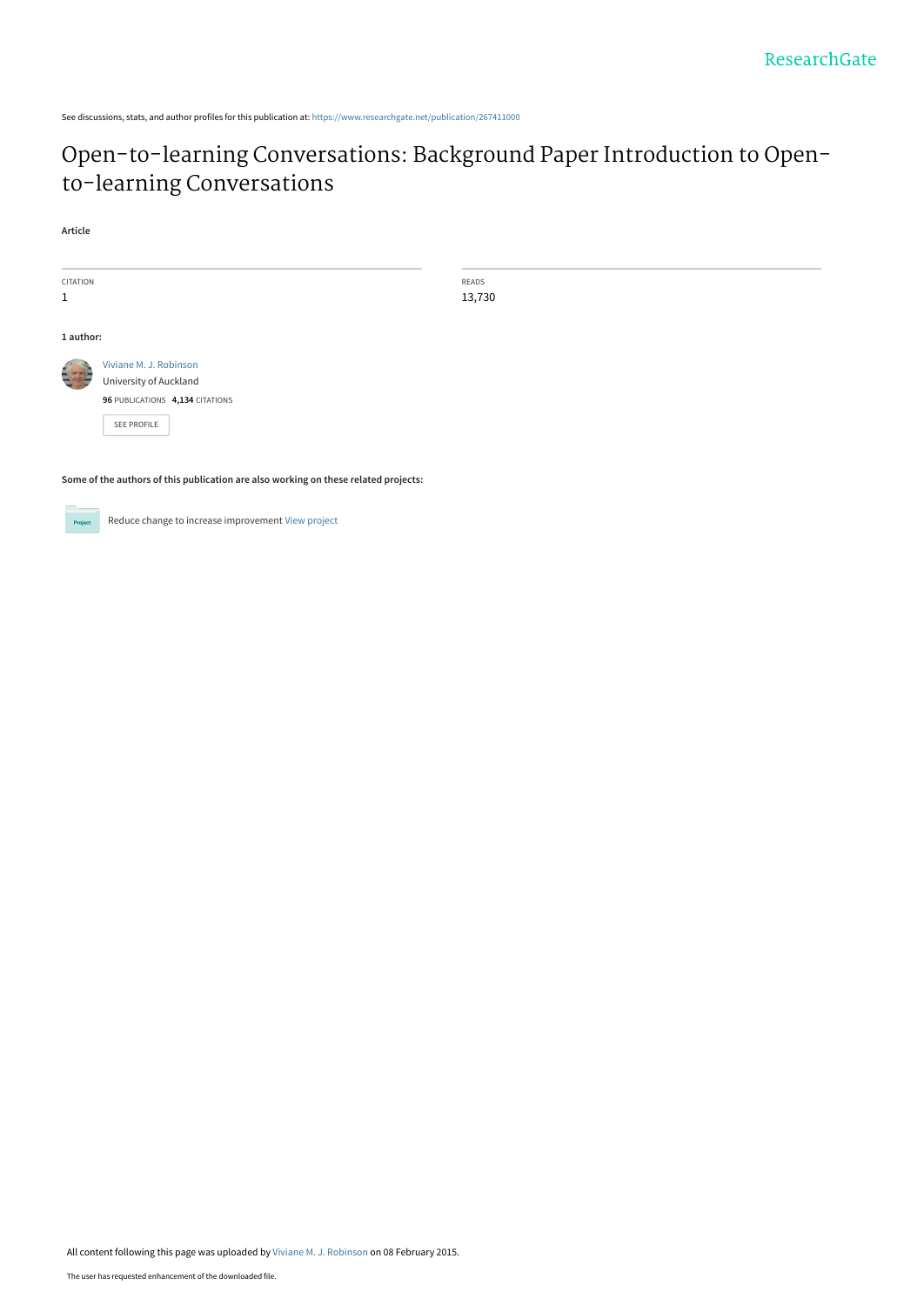## *Open-to-learning Conversations: Background Paper*  **Viviane M J Robinson The University of Auckland**

## *Acknowledgment*

*This background paper is a revised version of material found in Robinson, V. M. J., Hohepa, M., & Lloyd, C. (2009). School leadership and student outcomes: Identifying what works and why – Iterative Best Evidence Synthesis Programme. Wellington: Ministry of Education. (Chapter 8, The knowledge, skills and dispositions involved in effective educational leadership).*

By reading this background paper, you will learn more about the model of effective communication that is the focus of this module. It will enable you to:

- 1. explain what is meant by an open-to-learning (OLC) conversation
- 2. understand why such conversations are important
- 3. reflect on the match between your interpersonal style and the values and strategies involved in an OLC.

The paper includes detailed examples and illustrations from both primary and secondary New Zealand leadership contexts.

## *Introduction to Open-to-learning Conversations*

The model of communication that informs this module is that of "Open-to-learning" conversations. At the heart of the model is the value of openness to learning – learning about the quality of the thinking and information that we use when making judgments about what is happening, why and what to do about it. An open-to-learning conversation, therefore, is one in which this value is evident in how people think and talk. Do they assume the validity of their views and try to impose them, however nicely, on others, or are they searching for ways to check and improve the quality of their thinking and decision-making? The former type of conversation is a closed-to-learning conversation, while the second is an open-to-learning Conversation. What distinguishes the two is not what the conversation is about, but whether there is openness to learning about the validity of one's point of view. We have chosen to use this model of communication in this module because, in its various forms, it has been the predominant model of interpersonal effectiveness used in New Zealand research and development on the relationship aspects of school leadership<sup>1</sup>. It also has a sound theoretical and research base.

## *Why Open-to-learning Conversations are Important*

One of the most powerful ways that school leaders make a positive difference to the achievement and well-being of their students is through their leadership of the improvement of teaching and learning.<sup>2</sup> At the heart of this type of leadership is trusting relationships.<sup>3</sup> How can leaders develop trusting relationships while facing up to difficulties in their school and helping staff to do the same? One of the critical determinants of trust is leaders' ability to deal with difficult issues in respectful ways. Leaders who put off dealing with such issues, or deal with them incompetently, will find it difficult to develop a culture of trust and respect in their school. One critical requirement for the development of trust is the ability to engage in open-to-learning conversations. Some of the skills involved include the ability to: describe problematic situations, listen to others' views, detect and challenge their own and others'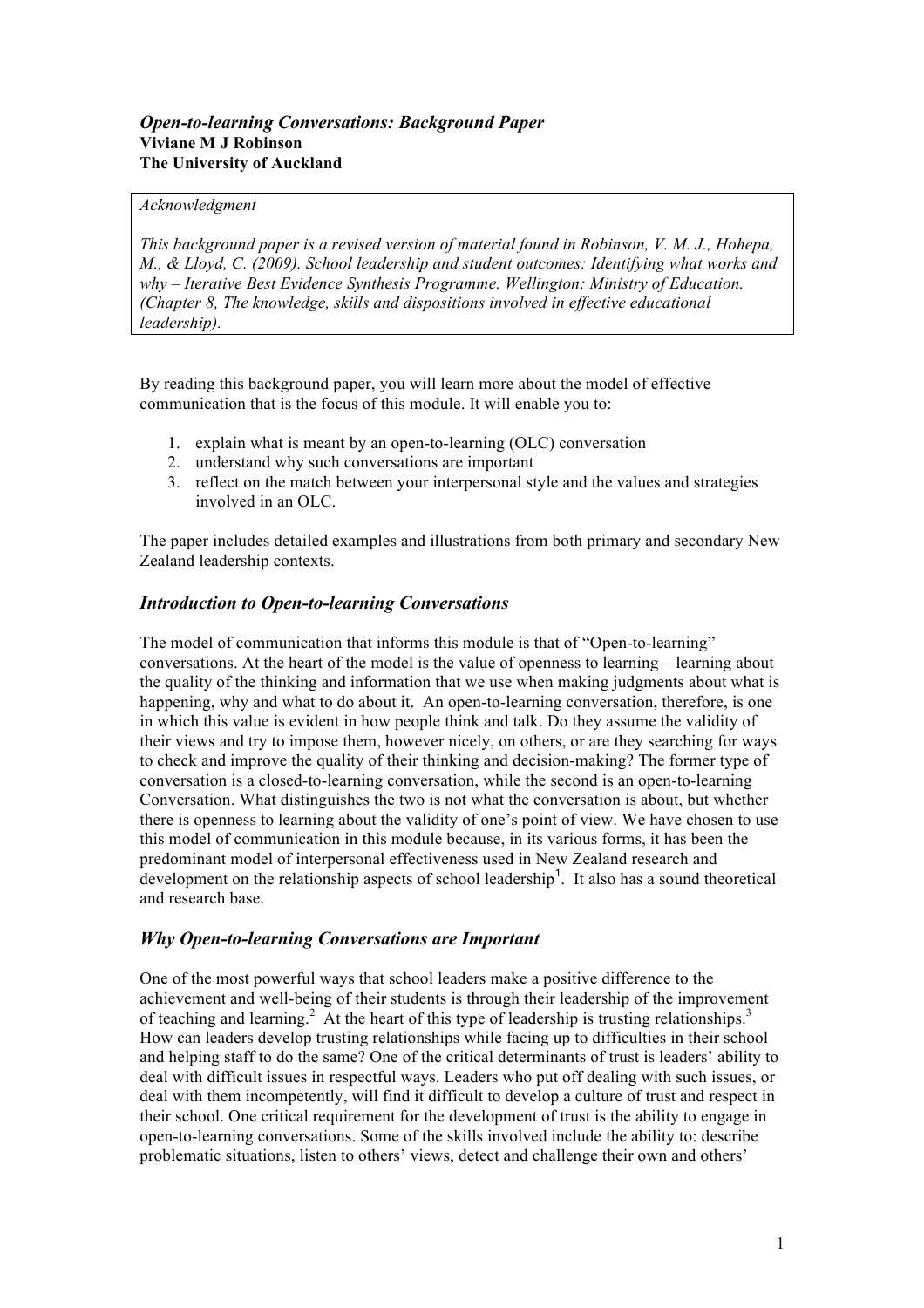assumptions, invite consideration of alternative views, give and receive negative feedback, and deal constructively with conflict.

These skills are easy to talk about but often very difficult to put into practice. When New Zealand school leaders were asked <sup>4</sup> to identify the issues that created challenging problems for them, they nearly always indicated people problems. The author categorized the issues as firstly *managing people issues*; secondly, *managing resources for people issues*; and thirdly, *managing personal issues*. Furthermore the leaders indicated that many of the problems were longstanding, difficult to resolve, and had negative consequences that spilled over into other areas of school life.

## *Why Conversations about Improvement can be Difficult*

Conversations about the quality of performance are difficult because they have the potential to threaten relationships by triggering discomfort and defensiveness. In the face of such threats, leaders often experience a dilemma between pursuit of their change agenda and protection of their relationships.<sup>5</sup> Leaders may want to address what they see as a performance issue yet believe they can not do so without running an unacceptable risk of increased stress and conflict. In other words, they feel that they can not address the performance issues and maintain relationships with eh staff member. They feel caught between the two. $6\overline{6}$ 

Research on how New Zealand school leaders deal with such dilemmas shows some typical responses:

Whilst the evidence shows that practitioners are aware of the need for a direct approach to individuals implicated in a dilemma, only a very small proportion suggested this option. The majority of responses were consistent with what is known in relation to facing up to a complex problem – that is, that it is much thought about, advice may be sought, support may be provided but, for a variety of reasons, action is delayed or avoided altogether.<sup>7</sup>

Before we provide some research-based guidance about how to effectively address these dilemmas, we need to explain how they arise. Why is it so common for people to experience a dilemma between addressing the task issues and maintaining relationships? Is the dilemma inevitable or is it a consequence of the values and skills that are often brought to such conversations? Figure 1 provides some clues.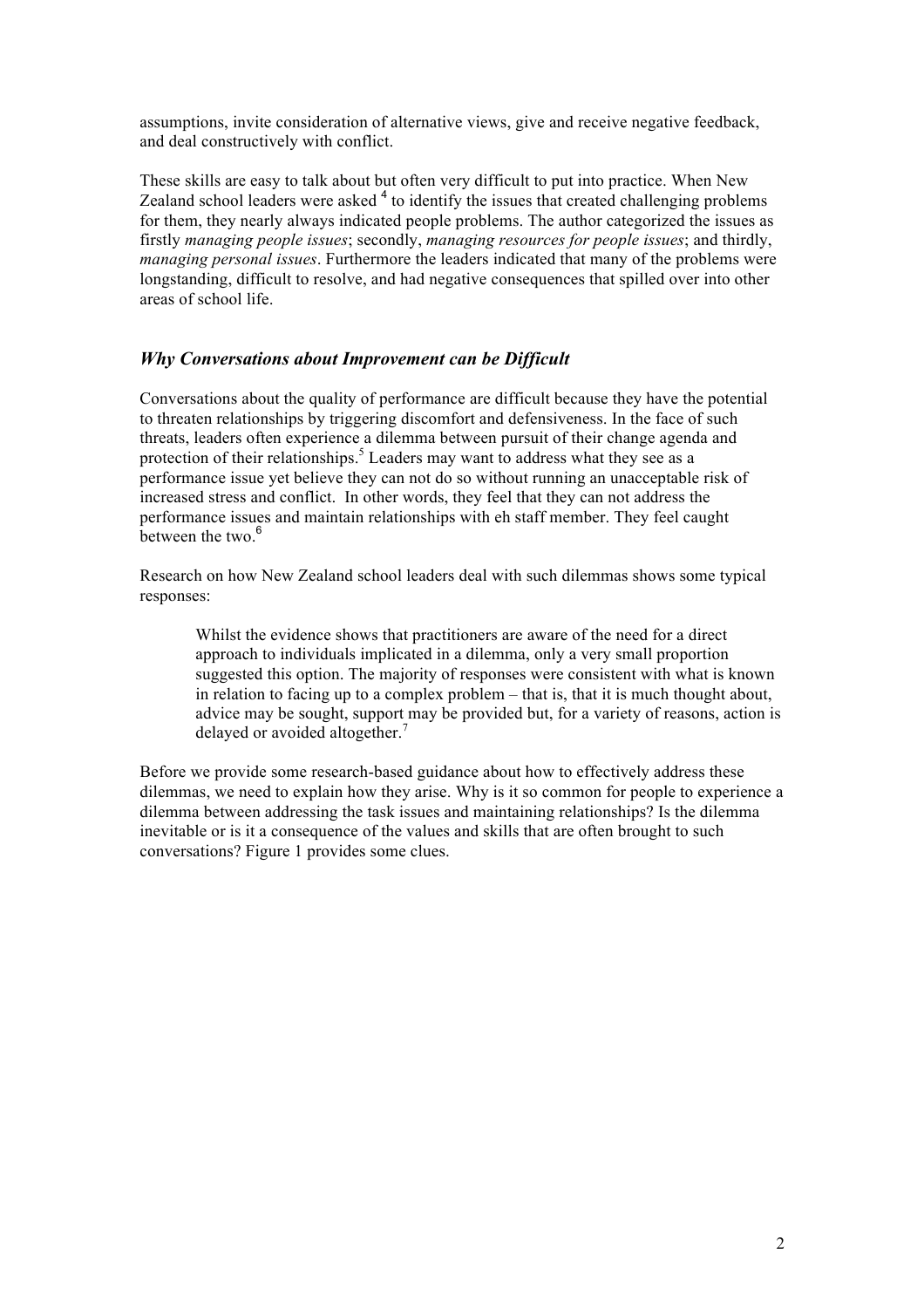## **Figure 1: Two ineffective strategies for dealing with performance problems:**



In both the soft sell and the hard sell strategy the leader has drawn the same conclusions – that the reading programme is terrible. In the soft sell version, the leader does not reveal her evaluation, expects the teacher to reveal her own, and offers "ceremonial congratulations" about student enjoyment. This strategy addresses the person-task dilemma by treating the threat of damaged relationships as more important than the possible threat to the education of students.

In the hard sell version, the leader assumes that her evaluation of the programme is correct, and then instructs the teacher to make some changes. The relationship has been risked in the interest of addressing what the leader sees as the educational problem. In reality, however, while this hard sell strategy is likely to mean that the teacher gets the message, defensiveness and resentment may mean that the task issue is not progressed either.

The dilemma between concern for the person and for the task is irresolvable in both these examples, because the leader leaves no room for a shared or co-constructed evaluation of the reading programme. In the soft sell strategy, the leader discourages debate by failure to disclose her evaluation of the reading programme. In the hard sell strategy, the leader discourages debate by assuming the truth of her views. Neither strategy will produce the type of conversation that is necessary to reach a principled agreement about the quality of the programme and about whether change is needed.

When leaders seek to impose their views rather than invite debate and co-construction, they face the dilemma of how to do so without creating negative emotional reactions. The key to resolving this dilemma is not, as we have seen, to hide one's own views in the hope that the other party will express what the leader is reluctant to disclose. This strategy is just as closed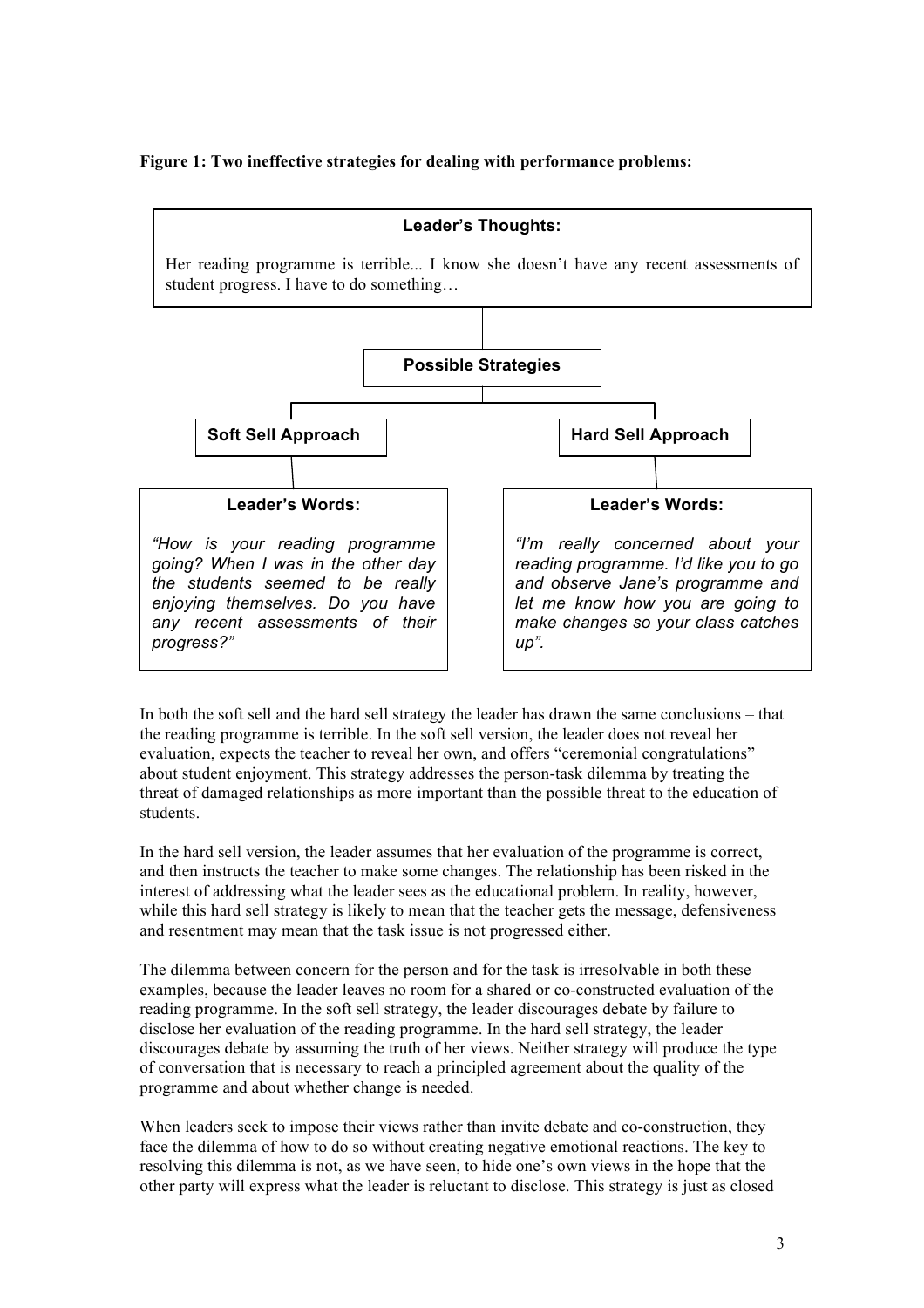to learning as the more hard sell strategy, because the goal is still to win acceptance of one's views without being open-to-learning about their validity. **The key is to change the thinking that leads the principal to assume rather than check the validity of her views.** This means using an open-to-learning rather than a closed-to-learning approach.

## *Learning Conversations: The Model*

It is time now to turn to the theory and practice that will help change the thinking that produces or exacerbates the type of dilemmas involved in discussion of many performance problems. The theory that we are drawing on is based on that of Chris Argyris, a social and organisational psychologist who has done extensive empirical and intervention research on the interpersonal effectiveness of leaders in real on the job situations.<sup>8</sup>

## **Table 1**

## **The Guiding Values and Key Strategies of an "Open-to-learning" Conversation**

|    | <b>Guiding Values</b>                                                                                                                | <b>Key Strategies</b>                                                                                                                                                                                                                                    |
|----|--------------------------------------------------------------------------------------------------------------------------------------|----------------------------------------------------------------------------------------------------------------------------------------------------------------------------------------------------------------------------------------------------------|
| 1. | Increase the Validity of Information<br>Information includes<br>thoughts, opinions, reasoning,<br>inferences and feelings            | Disclose the reasoning that leads to<br>your views<br>Provide examples and illustrations of<br>your views<br>Treat own views as hypotheses rather<br>$\bullet$<br>than taken for granted truths<br>Seek feedback and disconfirmation                     |
| 2. | Increase Respect<br>Treat others as well<br>intentioned, as interested in<br>learning and as capable of<br>contributing to your own. | Listen deeply, especially when views<br>$\bullet$<br>differ from your own<br>Expect high standards and constantly<br>check how you are helping others to<br>reach them.<br>Share control of the conversation<br>including the management of<br>emotions. |
| 3. | <b>Increase Commitment</b><br>Foster ownership of<br>decisions through<br>transparent and shared<br>processes                        | Share the problems and the problem-<br>٠<br>solving process<br>Require accountability for collective<br>decisions<br>Foster public monitoring and review<br>of decisions                                                                                 |

The three values in Table 1 are widely endorsed but very hard to put into practice in difficult conversations such as those involving giving and receiving tough messages.<sup>9</sup> We call conversations in which these values are actually put into practice "open-to-learning" conversations because each party's views are expressed openly rather than defensively and such openness increases the chance of detecting and correcting faulty assumptions about each other, about the problem or task, and about what to do.

The validity value is especially critical for school leaders, because their decisions have important implications for others' lives. Leaders have an ethical obligation, therefore, to make decisions based on high quality information and high quality thinking. Without respect they will not be able to build the relational trust needed to get good feedback about their thinking and to build the collective responsibility and commitment required to improve teaching and learning. With valid information and respectful processes in which people feel heard and have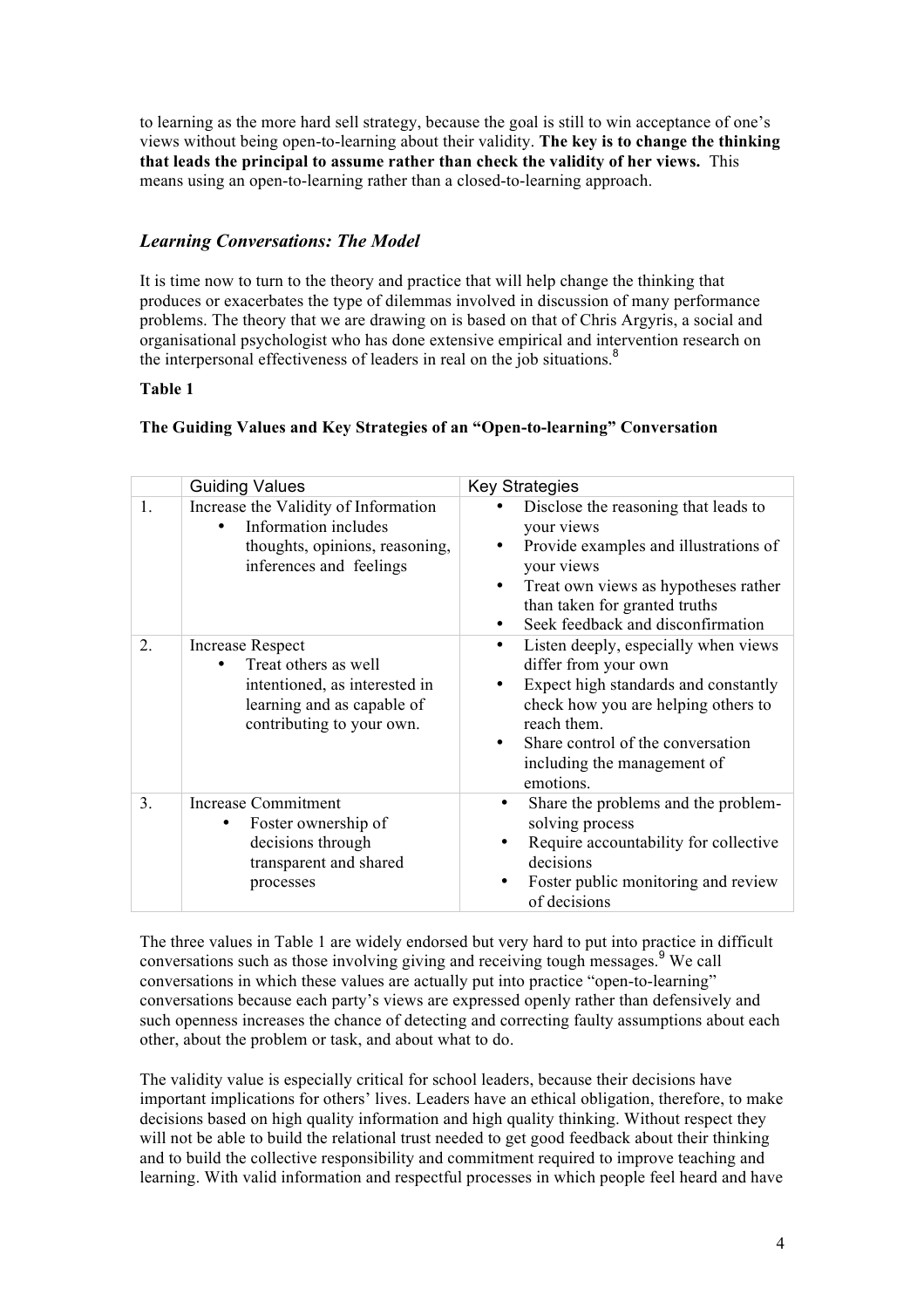genuine opportunities to exercise influence, staff are more likely to feel committed to decisions.

We are now able to return to the original task-person dilemma and see how the values of an "open-to-learning conversation" can reduce the apparent conflict between the desire to avoid negative emotion and to address the performance issue. The dilemma in Figure 1 was extreme because the principal thought about the teacher's performance in ways that were highly judgmental ("her reading programme is terrible"). The principal's own thinking put her in the bind of either being diplomatic (soft sell) or brutally frank (hard sell), neither of which are satisfactory. Table 2 presents a third more effective alternative in which the leader expresses her point of view in a way that invites the teacher to consider whether her concern is justified.

## **Table 2**

|  | An effective strategy for communicating performance concerns |  |  |  |  |
|--|--------------------------------------------------------------|--|--|--|--|
|--|--------------------------------------------------------------|--|--|--|--|

| Leader's Thoughts                                                                                                                                                                                           | Leader's Words                                                                                                                                                                                                                                                                                                     | Analysis                                                                                                                                                                                                                                                                                            |
|-------------------------------------------------------------------------------------------------------------------------------------------------------------------------------------------------------------|--------------------------------------------------------------------------------------------------------------------------------------------------------------------------------------------------------------------------------------------------------------------------------------------------------------------|-----------------------------------------------------------------------------------------------------------------------------------------------------------------------------------------------------------------------------------------------------------------------------------------------------|
| When I came into the<br>class I was shocked to see<br>the book levels being<br>used. I suspect the<br>students are well behind<br>where they should be. I<br>must talk to Joanne about<br>how to check this | "When I came into your class the<br>other day I got the impression<br>from the book levels being used<br>that many of your students were<br>well behind where I would expect<br>them to be. So I thought I should<br>tell you that and work out with<br>you just what the children's<br>current reading levels are | The leader's concerns<br>٠<br>are disclosed<br>The grounds for the<br>٠<br>concern are disclosed<br>The leader indicates<br>٠<br>the concern needs to<br>be checked rather than<br>assumed to be valid<br>The leader invites the<br>٠<br>teacher to influence<br>how the checking is to<br>be done. |

This third approach substantially reduces the dilemma because the concern is disclosed in a way that neither prejudges the situation nor protects the staff member from the possibility that change might be needed. Provided that the principal continues to disclose, check, listen and co-construct the evaluation of the programme and of any required revisions, the outcome should be a teacher who feels challenged yet respected. The leader's thinking does not create an impossible choice between either tackling the educational issue or damaging the relationship.

## *The Key Components of an Open-to-learning Conversation.*

There are no rules or step-by-step guides to open-to-learning conversations. This is because the shifts from less open to more open-to-learning conversations are as much about changes in values and ways of thinking as they are about changes in communication skills. Hard and fast rules also do not work because good conversations are responsive to context and to the other person. Despite this, it is possible to identify some of the recurring components of open-tolearning conversations. Table 3 identifies some of these components and shows how a leader might use them in conversations about the quality of teaching.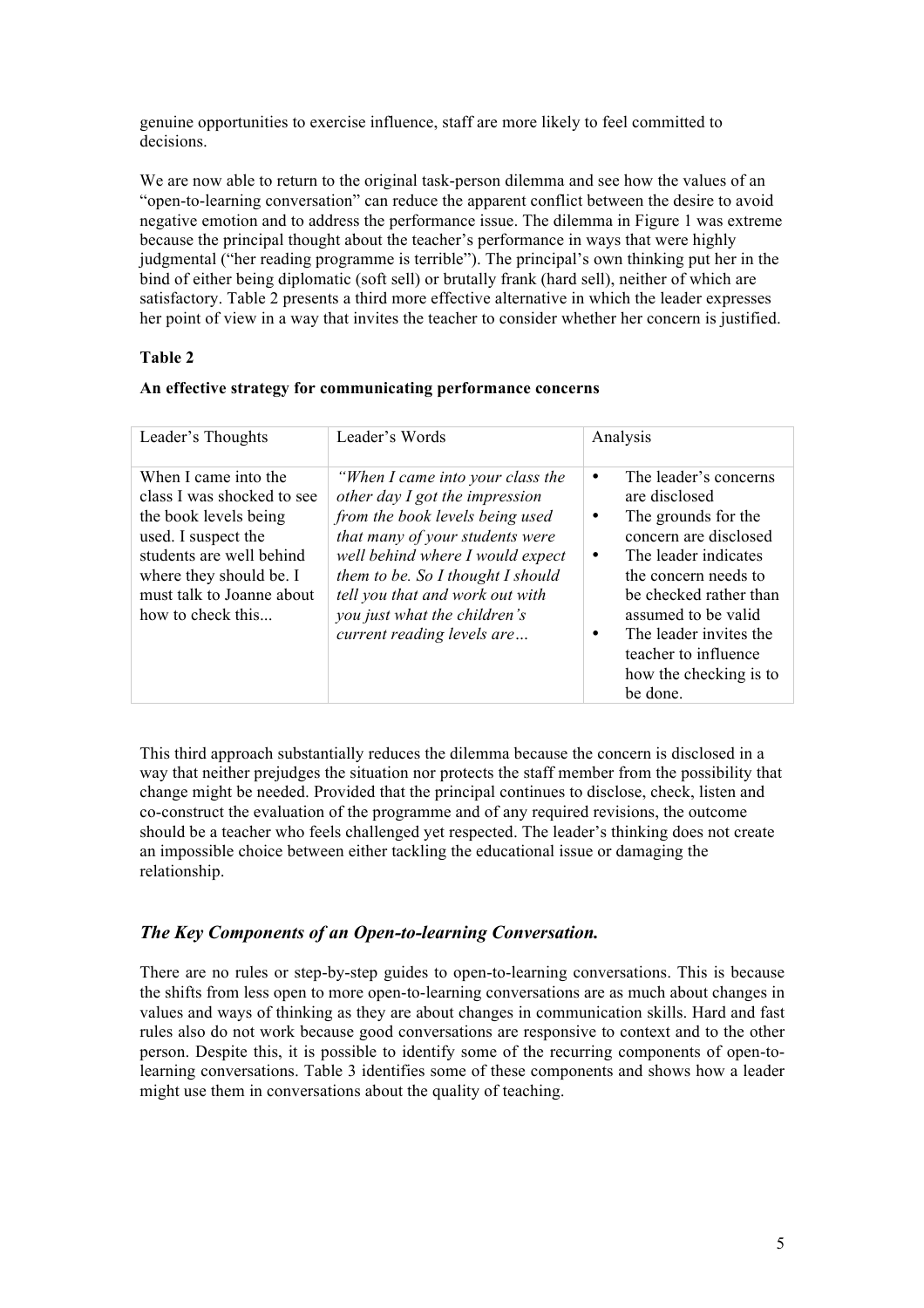## **Table 3**

# **Key Components of an Open-to-learning Conversation about an Issue of Concern**

|    | <b>KEY COMPONENTS</b>                     | WHAT YOU MIGHT SAY                                                         |
|----|-------------------------------------------|----------------------------------------------------------------------------|
| 1. | Describe your concern as your point of    | I need to tell you about a possible concern I have                         |
|    | view.                                     | about                                                                      |
|    |                                           | I think we may have different views                                        |
|    |                                           | I realise this may not be how you see it                                   |
|    |                                           | I'm really disappointed in the art work because                            |
| 2. | Describe what your concern is based on.   | The reason why I was concerned is                                          |
|    |                                           | Yesterday when I was going past your corridor I<br>heard                   |
|    |                                           | If I'm right it's the third meeting you haven't been                       |
|    |                                           | able to come to                                                            |
|    |                                           | I don't want parents demanding that their child be                         |
|    |                                           | shifted. I want to work with you to address their                          |
| 3. |                                           | concerns                                                                   |
|    | Invite the other's point of view.         | Pause and look at the other person or say<br>What do you think?            |
|    |                                           | You haven't said much so far                                               |
|    |                                           | Do you see it differently?                                                 |
|    |                                           | I'm sure there is more to it than what I've said                           |
|    |                                           | This time I really want to understand more about                           |
|    |                                           | your situation                                                             |
|    |                                           | How do you feel about the results?                                         |
| 4. | Paraphrase their point of view and check. | I got three important messages from thatAm I on<br>the right track?        |
|    |                                           | You're shaking you head. What have I missed?                               |
|    |                                           |                                                                            |
| 5. | Detect and check important assumptions    | What leads you to believe that the children aren't                         |
|    |                                           | yet ready to read?                                                         |
|    |                                           | What would be an example of that?                                          |
|    |                                           | What other possibilities are there?                                        |
|    |                                           | How would we know if we are wrong?                                         |
|    |                                           | What evidence do you have about the effectiveness<br>of this math package? |
| 6. | Establish common ground.                  | We both agree this is unacceptable as it is                                |
|    |                                           | It sounds like we see the problem the same way                             |
|    |                                           | We both wantbut we have different ideas on                                 |
|    |                                           | how to get there                                                           |
|    |                                           | We see the cause of the disruption differently but                         |
|    |                                           | both want to do something about it                                         |
| 7. | Make a plan to get what you both want.    | How would you like to learn more about the new                             |
|    |                                           | curriculum requirements?                                                   |
|    |                                           | $OK$ – you talk with your teachers and let me know                         |
|    |                                           | next week how they explain the results.                                    |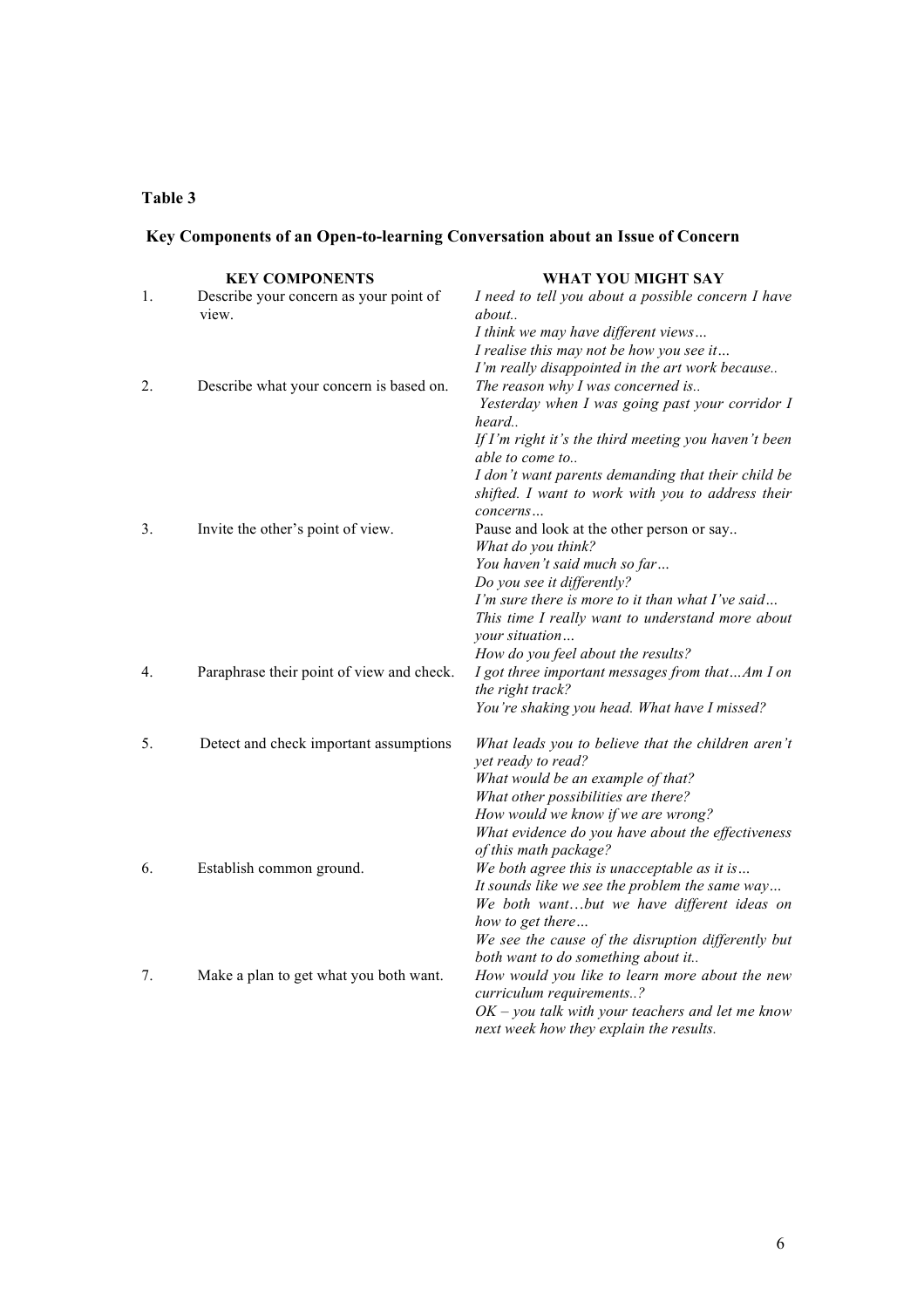### **Table 4**

## **Explanation of the Key Components of an Open-to-learning Conversation about an Issue of Concern**

#### **KEY COMPONENTS EXPLANATION**

- 1. Describe your concern as your point of view. State your concern without presuming that your point of view is "the reality" or is shared by the other person. You can not be open to learning, or expect others to be, if you do not disclose your thinking. Avoid expressing your point of view via a series of manipulative questions that are designed to get the other person to say what you don't want to e.g., *"How did you think it went?"* when you think it went badly but haven't said so. 2. Describe what your concern is based on. Disclose your views along with the evidence, examples or reasons on which they are based. This enables others to understand "where you are coming from" and to help you learn about the quality of your thinking. If you don't give the grounds on which you hold your views, then it is hard for you or others to check their validity. You then appear to be treating them as obvious and taken for granted – and this is a closed rather than open-to-learning stance. 3. Invite others' point of view. If you want to gain staff commitment to a problem-solving or change process you need to learn their view of the current situation and of any proposed change. Respect for others implies openness to their views. Validity is increased if differences are treated as opportunities to learn about the relative merits of each view, rather than as opportunities for persuasion. 4. Paraphrase their point of view and check. In conversations where issues are complex and uncertain, the ability to paraphrase, summarise and check for accuracy, keeps people emotionally connected and provides some structure to the conversation. The proof of whether or not you have listened deeply to others is whether they confirm that your paraphrase or summary is accurate. 5. Detect and check important assumptions A key value of open-to-learning conversations is valid information. This value is seen in efforts to detect and correct important assumptions that are being made in the conversation. The goal is to improve the quality of the information and reasoning being used by making important assumptions explicit and checking their accuracy by doing such things as: saying what leads you to your point of view; seeking counter examples, and inviting others to critique your views, as well as express their own. 6. Establish common ground. When people disagree or are threatened it is important to establish some common ground. The common ground might be based on an agreed process for resolving differences, a shared expressed dissatisfaction with the status quo,
- 7. Make a plan to get what you both want. It is not important who comes up with the plan as

long as both parties have an opportunity to contribute and are committed to it.

the parties working together.

expressions of satisfaction with the conversation or relationship, or a shared purpose or goal. The common ground provides the motivation to keep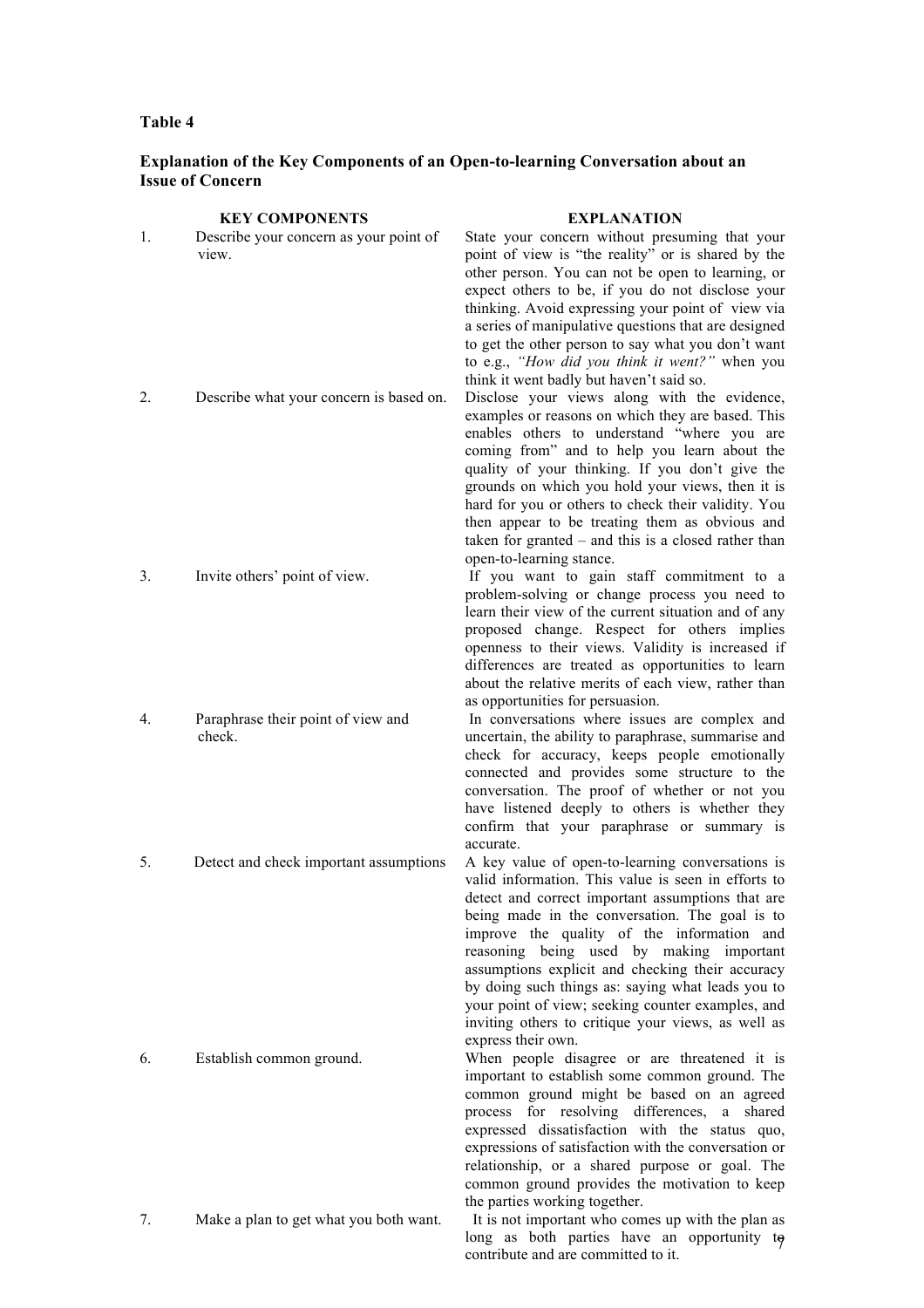## *Using Learning Conversations in New Zealand School Contexts*

In this section we discuss three real examples of aspects of learning conversations. All three examples are drawn from New Zealand intervention studies where primary and secondary school leaders have had intensive on the job training in the use of learning conversations.

*1. Clear and Open Disclosure.* We use the first example to illustrate the importance of clear and open disclosure of one's point of view. In the previous section, we discussed the importance of clear disclosure of concerns that one has about others' performance. However, open disclosure of one's point of view is important in many other situations as well. In this next example we look at how a leader discloses their expectations about how staff will complete a task. The leadership context is that of an assistant principal working with her teacher colleagues to examine the progress of their Year One students in reading.

## **Box 1: From Tentative to Confident Disclosure of Leadership Expectations<sup>10</sup>**

An assistant principal in a Mangere primary school which is participating in a literacy initiative regularly convenes her Year 1 colleagues to review the reading achievement of students. The formative evaluators transcribed meeting excerpts as part of their quest to discover the qualities of professional learning communities associated with more student progress. In Part A, Viviane Robinson presents her analysis of part of a meeting that took place in the second year of the project. The analysis focuses on how the leader introduced the meeting task. The actual words of the leader are found on the right hand side in italics, and the analysis on the left hand side. In Part B, Robinson presents her analysis of the same leader's meeting introduction one year later, after she had had some feedback about her leadership style and its consequences for teacher and student learning. These discussions made her realise the impact that serious examination of data could have on lifting student achievement.

| Language is tentative:                         | "I just wanted to just $\dots$ "                 |
|------------------------------------------------|--------------------------------------------------|
| This may not deserve much time:                | "very quickly go through the latest bit of       |
|                                                | data"                                            |
| Serious engagement with the data is            | "if you don't want it just give it back to me"   |
| voluntary:                                     |                                                  |
| The data represent yet another piece of paper: | "I know it's a paper war"                        |
| Work on your part is not required:             | "You don't have to file it or anything like that |
|                                                | at this stage it's just hand-written."           |
|                                                |                                                  |

## **Part A: Literacy leader's meeting introduction prior to training**

## **Part B: Literacy leader's meeting introduction after training**

| This is important                                                                            | "This is a valuable time"                                                                                                                            |
|----------------------------------------------------------------------------------------------|------------------------------------------------------------------------------------------------------------------------------------------------------|
| It involves work for teachers but it is crucial                                              | "although it is a pain getting it ready for me                                                                                                       |
| work:                                                                                        | but it is the only way we are going to make a                                                                                                        |
|                                                                                              | difference."                                                                                                                                         |
| Provides direction about what to do:                                                         | "I will give it out to you in a minute and you<br>can have a look and see in your class who is<br>below and who is above"                            |
| Makes personal connection with teacher $-$ the<br>data is about and has implications for you | you can see in your class                                                                                                                            |
| You may need to do something differently                                                     | "and you look especially at the just below"<br>ones and think, "What am I going to do to<br>make sure that they are not just below next<br>$time$ ?" |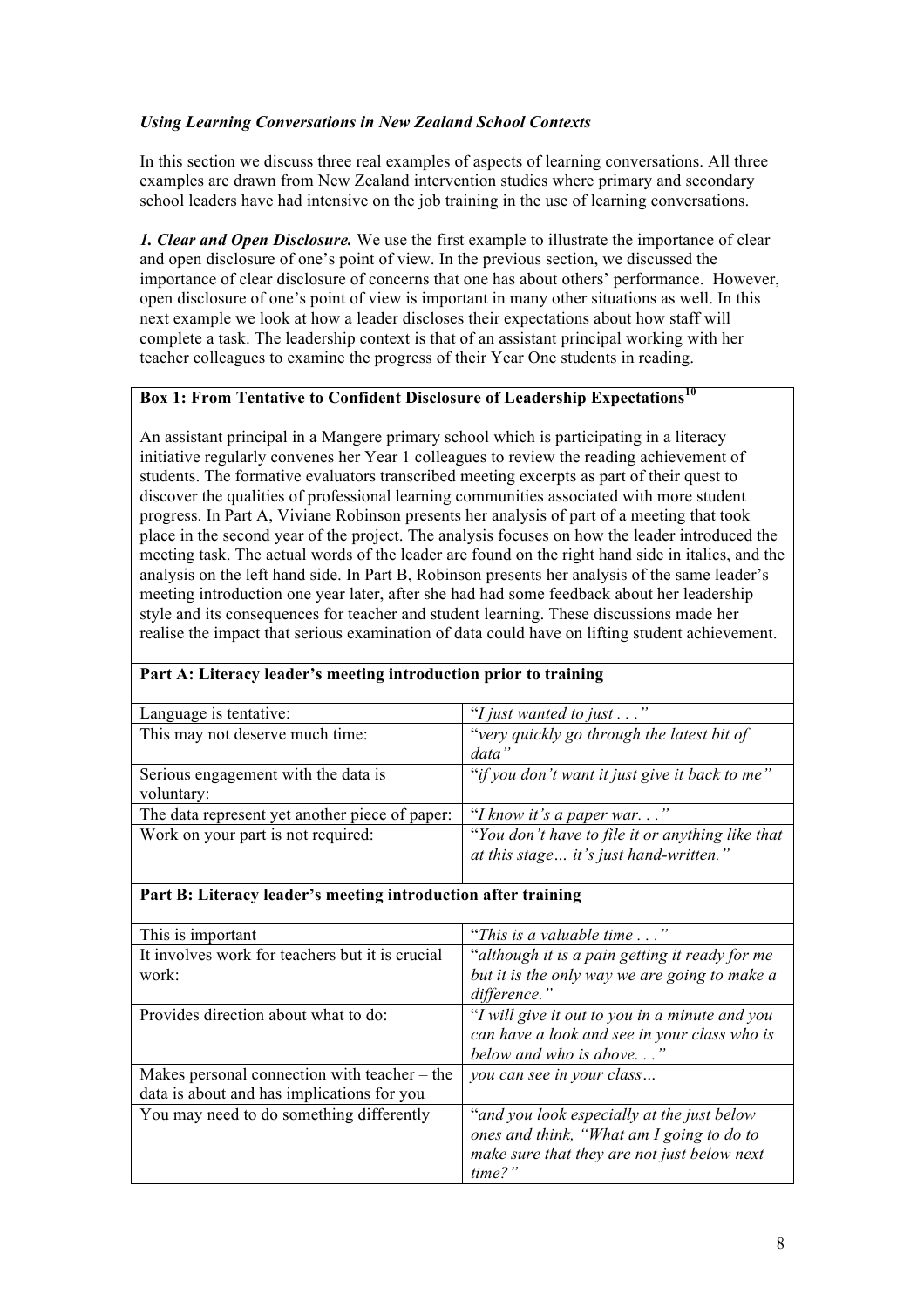The leader acts in Part A as if she has not accepted that she is the leader of the group and that providing clear direction is part of her role. Perhaps her tentativeness reflects her concern about whether or not her leadership will be accepted. An open-to-learning approach, in contrast, would require a clear statement of expectations followed by an opportunity for feedback from group members. In Part B, the leader discloses her expectations much more clearly. Subsequent interviews with the teachers showed that they appreciated the greater focus of the meetings and the help they were given in deciding what to do next to help the target children.

2. Invite Others' Point of View. The focus of the second example is explicit requests for others' point of view. Sometimes those points of view involve reactions to what the leader has said or done (feedback). Sometimes they involve opinions about the topic or issue under discussion. When there are large power differences between people, when they fear speaking out of turn, when they lack confidence in the worth of their views, or when there is a history of mistrust between people, leaders may need to be very explicit about gaining those points of view. The vignette in Box 2 was developed from a case involving a year long intervention with a secondary school principal who wished to increase staff commitment to appraisal and professional development through more deliberate and inclusive policy development processes.<sup>11</sup> She made very deliberate attempts to get feedback because she knew that staff had felt that the previous policy had been imposed.

## **Box 2: A Principal Seeks To Increase Staff Commitment by Getting Honest Feedback**

The context for the vignette is a meeting between a secondary principal and her heads of departments at which the draft of a new appraisal policy is being discussed. The principal began the discussion by reading out a summary of the feedback received from staff and then suggested a next step:

## *Principal: The question is, where do we go from here? After asking the question, what I've tried to do is to present a possible answer.*

The principal has clearly identified her answer as a possibility, not as **the** answer. She then discloses her wish that the involvement of numerous staff in the development of a new policy will change staff's perception that the programme belongs to her rather than to the staff as a whole:

*Principal: I would like to believe that staff assumptions about PD [professional development] and appraisal structures being my ideas and initiatives alone have changed to some extent. That really is the assumption I'd like to check, so please help by letting us have some feedback and I'm going to welcome that in a very open and honest way. If people are still feeling that if they approach me with something difficult I'm being difficult about accepting or hearing what you're trying to say I need to know that.*

The principal seeks feedback here on two levels. She wants to know whether staff see the programme as "hers" but at the same time acknowledges that past patterns of interaction may make it difficult for them to give her honest feedback. In other words she has disclosed her views about both the task at hand and about her relationships with staff. After a second request for feedback, two heads of department offer the following:

*HOD1: From my point of view, it doesn't matter to me very much where the statement comes from initially, I mean, if you've written it that's fine, that doesn't concern me at all, what only concerns me is two things: first of all what's in it, and secondly what sort of influence we can*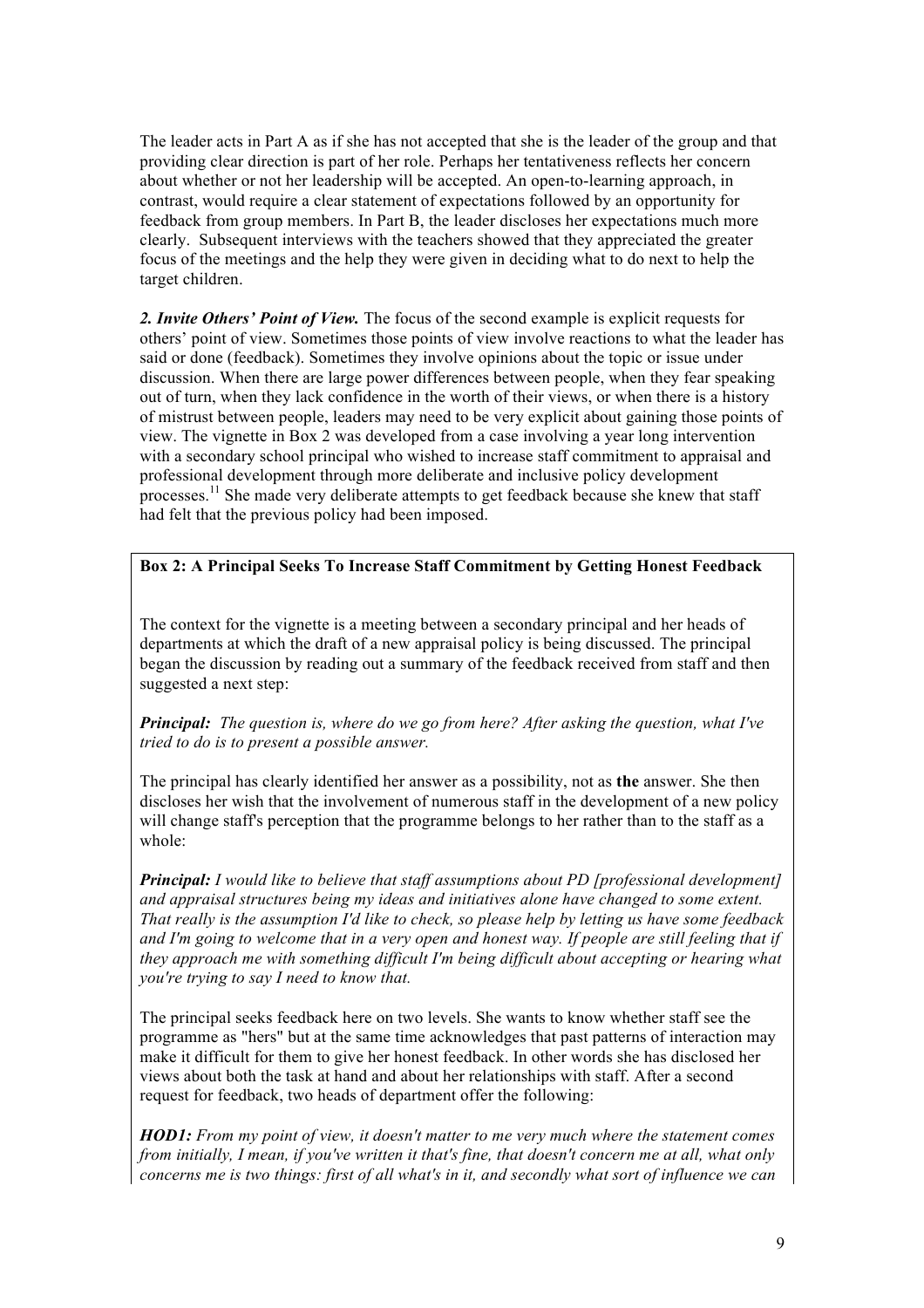*have upon it if necessary. I think those are the key questions for me. So the fact that you may or may not have written it that's not an issue for me personally. Principal: Can I then check, picking up from what John has said, how do people feel about the influence that they may have on the processes? HOD2: I think the process is such that I can contribute to it by just coming and discussing it with you, and whatever views I was concerned about I could explain to you knowing that even they would be answered or they would be taken further. Principal: Right HOD2: I feel that I have been consulted*

The exchange in Box 2 is important because it illustrates how valid information is sought thorough a combination of open disclosure and explicit requests for feedback. In this example, the explicitness was needed to disrupt staff's prior assumptions about the principal's openness to their influence.

*3. Detect and Check Important Assumptions.* If leaders are to act consistently with the values of valid information and respect they need to be able to involve others in detecting and checking important assumptions. The important ones are those that will get us into trouble if they are wrong. For example, assumptions about others' motives, about the causes of a problem and how to solve it and about the best way to allocate scarce resources are all likely to be important. We need others' help in doing this checking, as it is very difficult to detect and correct one's own taken-for granted assumptions. The difficulty lies in our limited information processing capacities, which lead us to perceive the world in terms of what we already know, rather than to engage in the much more cognitively demanding process of checking our reasoning. We frequently act, therefore, as cognitive misers - biased towards noticing that which confirms rather than that which disconfirms our prior conceptions.

This built-in confirmation bias explains why behaving openly with family or with longstanding staff can be so difficult – our preconceptions about who they are and how they behave shape how we select and interpret information about them, and those interpretations further strengthen our preconceptions. We notice the things that confirm our preconceptions and literally do not see or hear those which disconfirm them, unless we have been trained or cued to do so. The vignette in Box 3 illustrates the power of such preconceptions in attempting to resolve a problem with a staff member who is perceived as taking insufficient responsibility for classroom management.

## **Box 3: The Power of Assumptions**

The senior management team of an Auckland secondary school took part in a series of workshops designed to help them better integrate the values of valid information, interpersonal respect and accountability into teacher appraisal discussions. At one of the workshops the deputy principal (Roger) practised how to communicate more effectively with a teacher (role played by Jan) whom he believed did not take sufficient responsibility for behaviour problems in her class. He was frustrated by her expectation that she could send naughty students to him to deal with. In the role-play, Jan has left her class to see Roger about one such student.

**Jan:** *Tom here, was um - just chucking bits of paper up at me as I turned around to write on the blackboard. Now this has happened time and time again as you are well aware of. Um, I sent him out of class last time he had science and this time he's doing it all over again. I just don't know what to do next. And I want him - I want you to deal with him. Um, and maybe to have a word with him and talk to him about the dangers, you know the dangerous aspect of his behavior in the classroom.*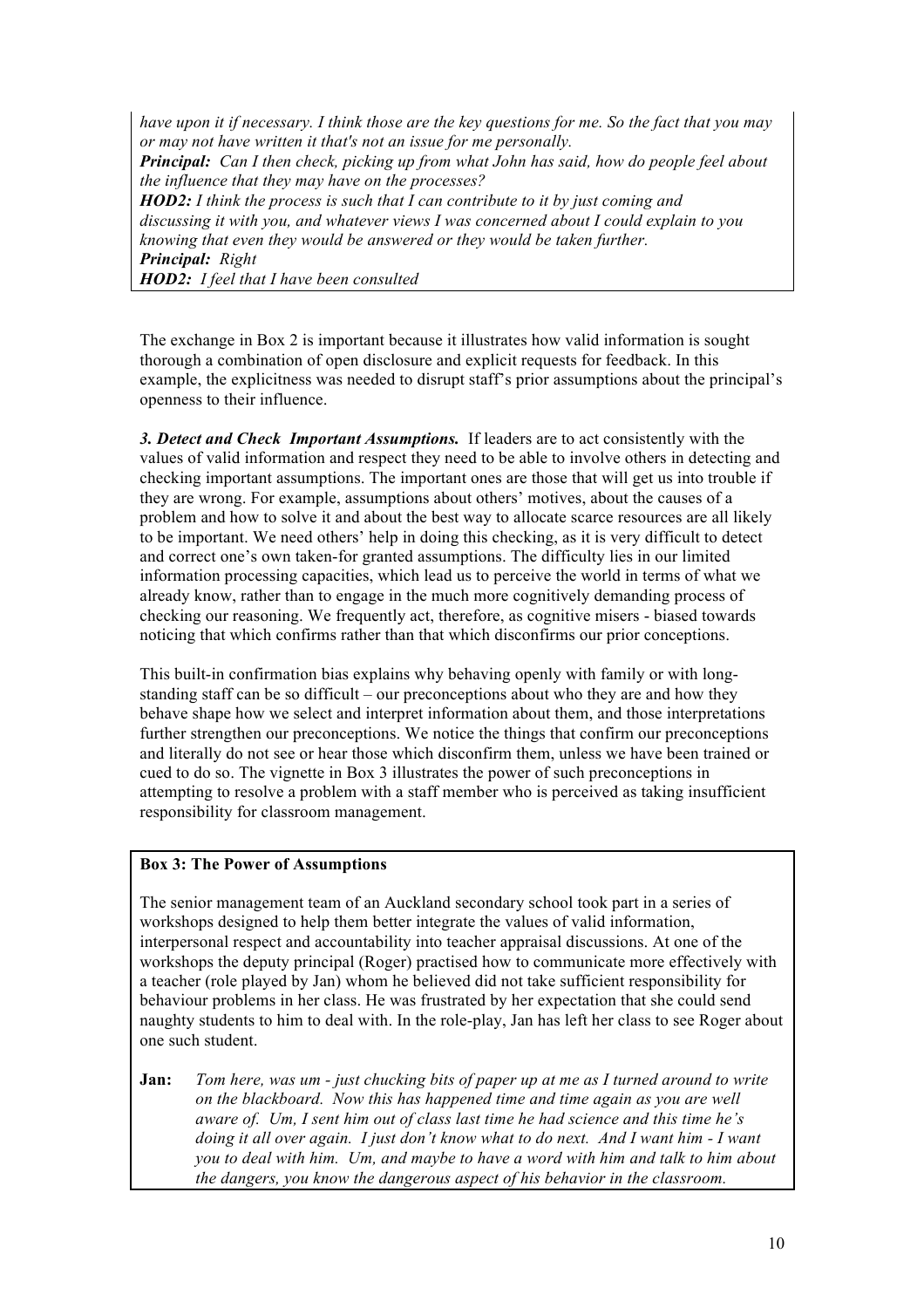**Roger:** *He's outside now is he?*

**Jan:** *Yes he's just waiting outside your door.*

- **Roger:** *Mmm. You don't want to bring him in now and um, go over what's happened with him and me?*
- **Jan:** *Well I don't have time, (Roger: Mmm) I've got a class, and they're waiting for me now, so I'd better go back before (Roger: Mmm, you better get back to your class) before something happens.*
- **Roger:** *Mmm. Well I'll certainly get him in and um, hear from him. He's a bit of an evasive character. We might have to get together later and together go over what's happened with him, just to get him to own it.*
- **Jan:** *Well I've written lots of things in the um in the Form Book about him. I don't know - you know I'm really at the end of my tether as to what strategies to use for him. And it's just not him in the class, it's the rest of the class as well. The boys in particular.*
- **Roger:** *Mmm. So um, Frank's been involved the Dean Frank's been involved with working with this student as well. Yeah I'll - maybe I need to talk with Frank. Um, yeah. OK, I'll certainly yeah, talk with him and um, talk with Frank and come back to you so that we can decide what should be done.*

#### **Jan:** *OK.*

**Roger:** *Is that alright?*

The extract includes information that both confirms and disconfirms Roger's view of Jan. She confirms his expectations by once again hauling a disruptive student out of her lesson and asking him to deal with the problem. On the other hand, she acts contrary to his expectation by admitting that she was "at the end of her tether" and that she was having difficulties with the "rest of the class as well" - admissions that suggest the teacher saw herself as part of the problem, even though she had little idea of how to contribute to the solution.

In reviewing the video tape, Roger considered whether his preconceptions about the teacher as not taking responsibility led him to ignore, or even not hear, Jan's admissions.

**Roger** *Mmm, yeah. It's just this phenomenon of having almost a cued, self-cued, low-key response. In other words, she's - I tend to categorize her along the lines of someone who will refer students too readily. I have a predisposition - I'm predisposed - might be thinking that this is ah - yeah I've categorized her. I've labeled her. I might be thinking now this is something you should be dealing with yourself.* 

Instead of noticing the disconfirming information, Roger has selectively attended in ways that strengthen his stereotype of Jan. This analysis shows how both Roger and Jan are contributing to the problem. After reviewing the video tape, Roger saw the power of his preconceptions about Jan, and how they were counterproductive to his goals of having her take more responsibility for her class.

By explaining what has happened in Box 3 with reference to confirmation bias we can see that there is nothing unusual about what Roger has done. There are many different ways of detecting and correcting assumptions. It is important that leaders develop skills in detecting and correcting important assumptions "on the run" through the use of open-to-learning conversations. This skill is best developed by first analysing recordings of conversations and picking out all the claims that you assumed to be true. It is useful to invite someone else to help you with this, as people who do not share our assumptions are better at spotting them than we are.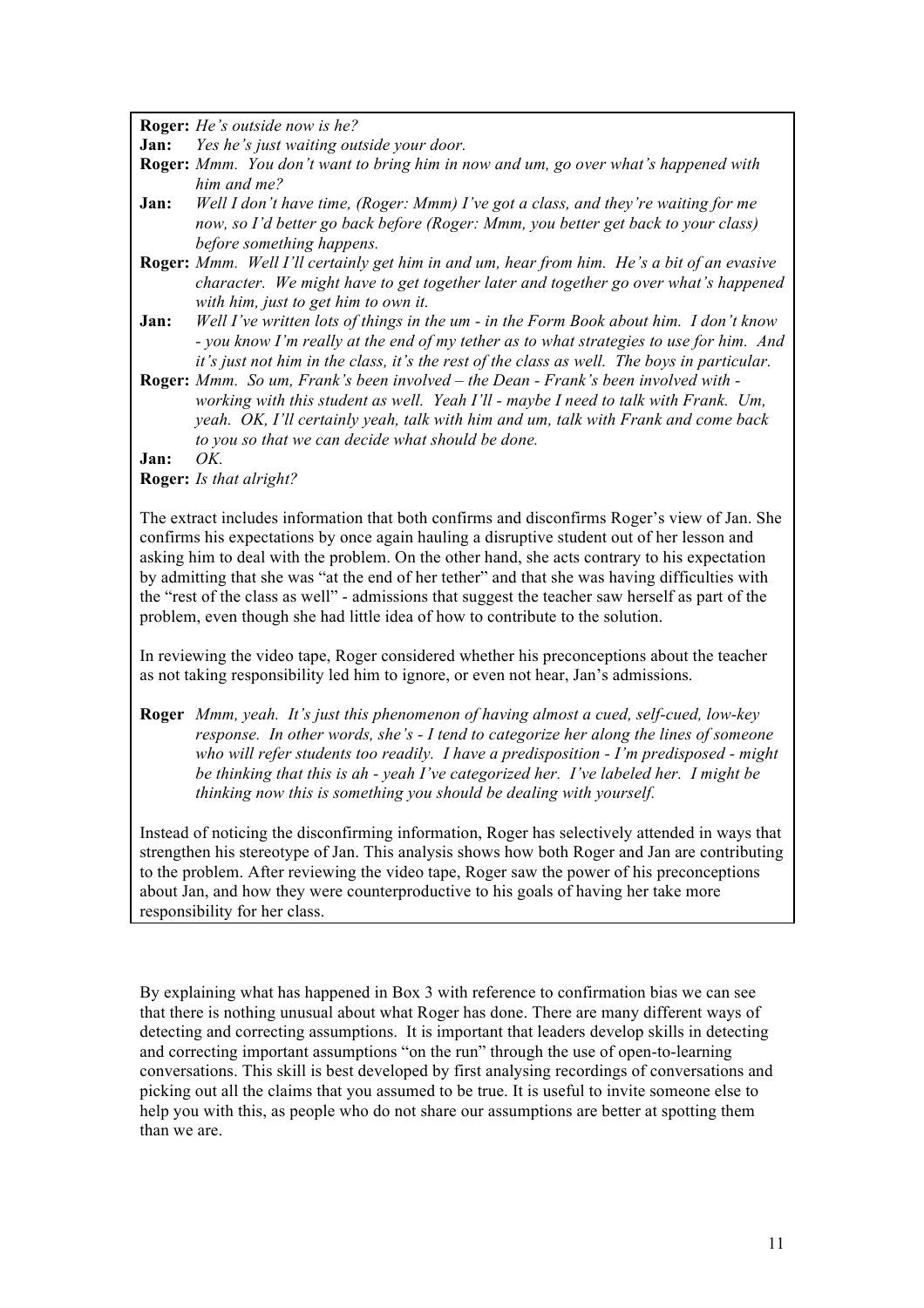People need to access what they expect in important situations and then deliberately look for disconfirming data because confirmation is so much easier to spot. The easiest way to do this is with a trusted partner, because the partner has less of a stake in confirming your expectations than you do. Whenever possible people should write out what they will expect will happen in pending situations, and why it will happen. After the situation unfolds, the way it played out is then compared with the expectations. When people do this, some relevant expectations have been uncovered, they are available for monitoring in the future, and once they have been uncovered, people can now begin to reformulate them, practice the reformulation, and repeat the testing. <sup>12</sup>

### *Further Learning*

There are a lot of good resources available where one can read more about open-to-learning conversations. Many of them have been written by New Zealand authors. Some of them are listed below.

Another powerful way to learn more is to tape or video record some actual or rehearsed conversations so you get an accurate record of what you actually said. Reflection on your leadership style without records of your actual words is very limited as people do not remember conversations accurately.

 $\frac{1}{1}$ <sup>1</sup> The model I am calling *Open-to-learning conversations* is a variation of the model of interpersonal effectiveness developed by Chris Argyris and Donald Schon in the 1970s. The work of Chris Argyris was introduced to New Zealand by Viviane Robinson in 1976 and incorporated into research and development on interpersonal effectiveness through her work on learning conversations and collaborative practitioner research. (See Robinson, V. M. J. (1993). *Problem-based methodology: Research for the improvement of practice*. Oxford: Pergamon Press and Robinson, V. M. J., & Lai, M. K. (2006). *Practitioner research for educators: A guide to improving classrooms and schools*. Thousand Oaks, CA: Corwin Press). Eileen Piggott-Irvine and Carol Cardno subsequently incorporated Argyris's work into their professional development workshops on productive reasoning, dilemma management and teacher appraisal (See Cardno, C. and Piggot-Irvine, E. (1997), Effective Performance Appraisal: Integrating Accountability and Development in Staff Appraisal. Auckland: Longman). Michael Absolum has incorporated Argyris's theory and practice into his work on formative assessment through his emphasis on learning-focused relationships with students. (See Chapter 2 in Absolum, M. (2006). Clarity in the classroom. Auckland: Hodder Education). The theory and values that inform all these research and development programmes have their origins in the work of Chris Argyris.

<sup>2</sup> Elmore, R. F. (2004). *School reform from the inside out: Policy, practice, and performance*. Cambridge, Mass.: Harvard Education Press; Robinson, V. M. J., Lloyd, C., & Rowe, K. J. (2008). The impact of leadership on student outcomes: An analysis of the differential effects of leadership type. *Educational Administration Quarterly, 44*(5).635-674 <sup>3</sup> Bryk, A. S., & Schneider, B. L. (2002). *Trust in schools: A core resource for improvement*. New

York, NY: Russell Sage Foundation Publications.

<sup>4</sup> Cardno, C. (2007). Leadership learning – the praxis of dilemma management. *International Studies in Educational Administration., 35*(2), 33-50. <sup>5</sup> Argyris, C., & Schon, D. (1974). *Theory in practice: Increasing professional effectiveness*. San

Francisco: Jossey-Bass.<br><sup>6</sup> Cardno, C. (2007). Op. cit.

 $^7$  Cardno, C. 2007. Op cit., p. 41

<sup>&</sup>lt;sup>8</sup> Perhaps the most useful for school leaders of Argyris's many writings are Argyris, C. (1993). Education for leading learning. *Organizational Dynamics, 21*(3), 5-17; Argyris, C. (1990). *Overcoming organizational defenses: Facilitating organizational learning*. Boston: Allyn and Bacon; and Argyris, C. (1991) Teaching smart people how to learn. Harvard Business Review, 69 (3), 99-109.

<sup>&</sup>lt;sup>9</sup> For evidence about the capacity of many different types of leader to hold such conversations see Argyris, C. (1983). Reasoning, Learning and Action. San Francisco: Jossey Bass. Pp. 41 - 81.